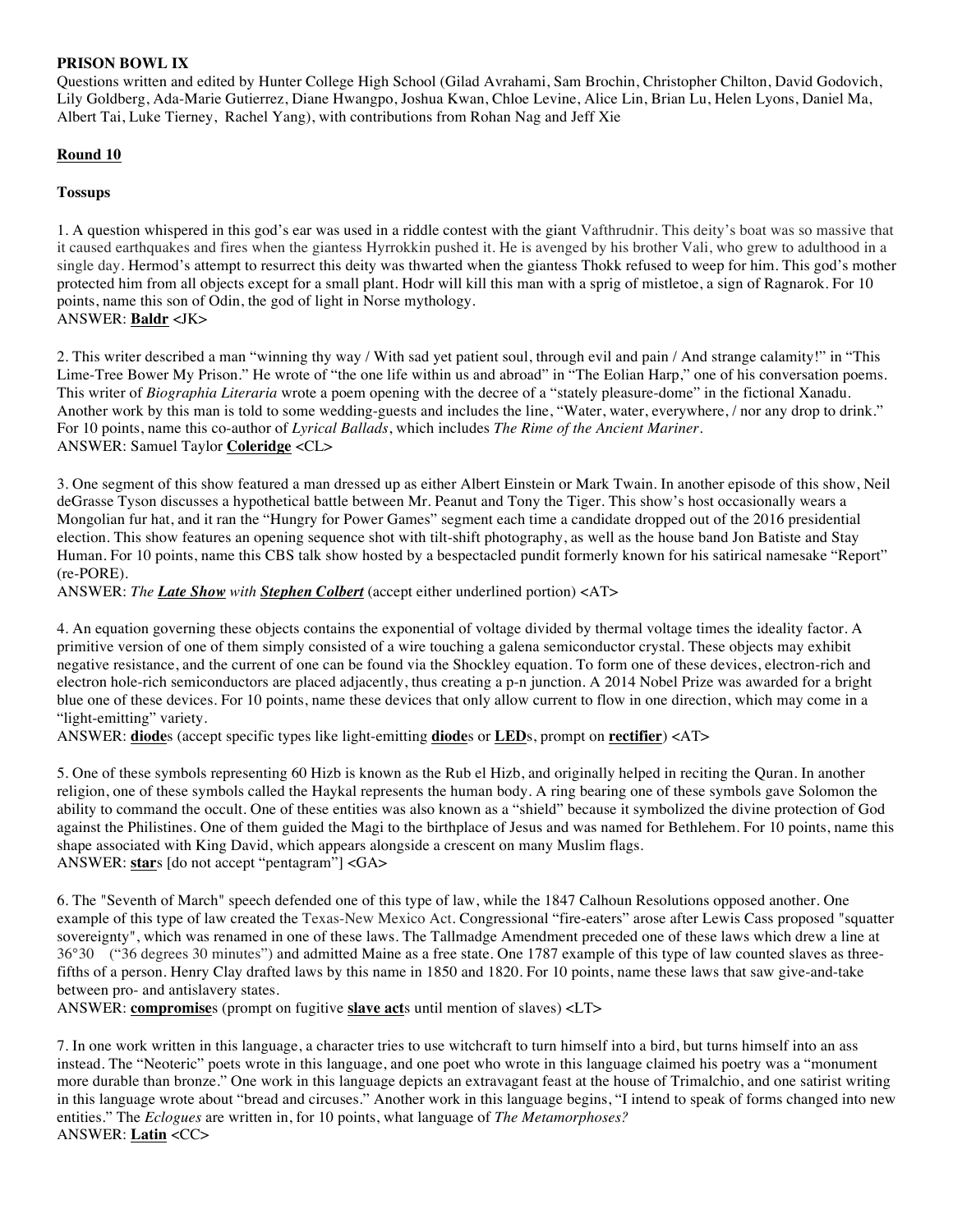8. This man wrote a piano suite with movements each dedicated to members of Les Apaches, his *Miroirs*. This orchestrator of *Pictures at an Exhibition* featured an altar to three nymph statues in one of his ballets, which ends in a bacchanale. Another one of his pieces was purposely difficult to trump Balakirev's Islamey, and featured the sections "Ondine," "Le Gibet," and "Scarbo." This composer of *Daphnis and Chloe* and *Gaspard de la Nuit* notably featured a composition that repeats two themes without any development. For 10 points, name this French Impressionist composer of Bolero. ANSWER: Maurice **Ravel** <AT>

9. Coal miners in this state were killed in the 1914 "Black Hole of Ludlow". Bent's Fort was a fur trading center on the Santa Fe Trail in this state. Many "lungers" ("LUNG-ers") came here to be treated for tuberculosis, giving it the nickname the "World's Sanatorium". Chief Niwot's Arapaho tribe and Black Kettle's Cheyenne were attacked in the Sand Creek Massacre in this state. The Fifty-Niners popularized the slogan "Pike's Peak or Bust!" for a gold rush in this state. This state is known as the "Centennial State" because of its date of admission to the Union. For 10 points, name this state in the Rocky Mountains whose capital city is Denver. ANSWER: **Colorado** <RY>

10. In this book, a dentist refuses to treat the rotting tooth of the protagonist, even though her mother loaned him money. One character in this book must hide inside a vegetable bin and another is Mrs. Bertha Flowers, known as "the aristocrat of black Stamps." The protagonist of this book is unexpectedly taken by her father to St. Louis, where she is raped by Mr. Freeman. The title of this book is taken from "Sympathy," a poem by Paul Laurence Dunbar, where it is followed by: "Ah me, / When his wing is bruised and his bosom sore." For 10 points, name this book about a girl and her brother's childhood after being abandoned by their parents, an autobiography by Maya Angelou.

### ANSWER: *I Know Why the Caged Bird Sings* <CL>

11. In Fortran, subsets of these entities may be obtained by slicing them. Memory-allocating growth factors correspond to the dynamic type of these entities, which may be specified via dope vectors. In C++, strings are represented as these entities containing chars, and these entities can be multidimensional. The list type of these entities do not contain a set number of elements. In Java, these entities are declared by indicating the type of their elements, followed by square brackets. For 10 points, name these data structures in computer science that are analogous to matrices. ANSWER: **array**s <AT>

12. One painting by this rival of Pierre Peyron features onlookers clutching the limbs of Seneca the Younger, and his painting depicting a girl holding a scroll and wearing a crown of pink roses is his *The Vestal Virgin*. He included an incense lamp mounted atop a tall shaft and a lute resting on a bed in another work. A painting by this man features some women and children weeping in the corner while the central figure holds out three swords. He also painted a corpse clutching a quill in a bathtub in *The Death of Marat*. For 10 points, name this French painter of *The Oath of the Horatii* and *The Death of Socrates*. ANSWER: Jacques-Louis **David** <CL>

13. This nation's intelligence agency designed the Phoenix Program as a way to root out NLF insurgents in one allied country. A counterpart to NATO called SEATO, or the Manila Pact, was formed at the urging of this nation's foreign policy makers. Operation Menu was a component of this nation's intervention in Cambodia and Laos during a larger regional conflict. The 1905 Treaty of Portsmouth was mediated by a leader of this nation. This nation took over the Philippines in 1898, and Douglas MacArthur supervised this country's occupation of Japan after World War II. For 10 points, name this country that declared war on Japan after a 1941 attack on Pearl Harbor.

ANSWER: **United States** of America (accept obvious equivalents) <LT>

14. This author wrote about a present given to Archduke Maximilian and its keeper, Subhro, in *The Elephant's Journey*, and also wrote a posthumously published novel titled *Skylight*. Another of his works, featuring purple envelopes which announce their recipients' imminent demises, is *Death with Interruptions.* The title character of one of this man's novels says, "Men, forgive Him, for He knows not what He has done"; that novel is *The Gospel According to Jesus Christ*. In this man's best known work, the doctor's wife miraculously fails to contract the title phenomenon, and that work has a sequel titled *Seeing*. For 10 points, name this Portuguese author of *Blindness*.

ANSWER: José (de Sousa) **Saramago** <CL>

15. HEPES and Tris are used to create these items. The capacities of these items is symbolized beta, and can be found with an equation featuring the cologarithm of hydrogen ion concentration in the denominator. If one knows A- (A-minus) and HA, they can find the pH of these things by the Henderson-Hasselbach Equation. To serve as one of them, blood contains carbonic acid and bicarbonate anions. These objects are solutions of weak acids and their conjugate bases, or weak bases and their conjugate acids. For 10 points, name these aqueous solutions that resist changes in pH.

ANSWER: **buffer** solutions (accept **buffer**s) <AT>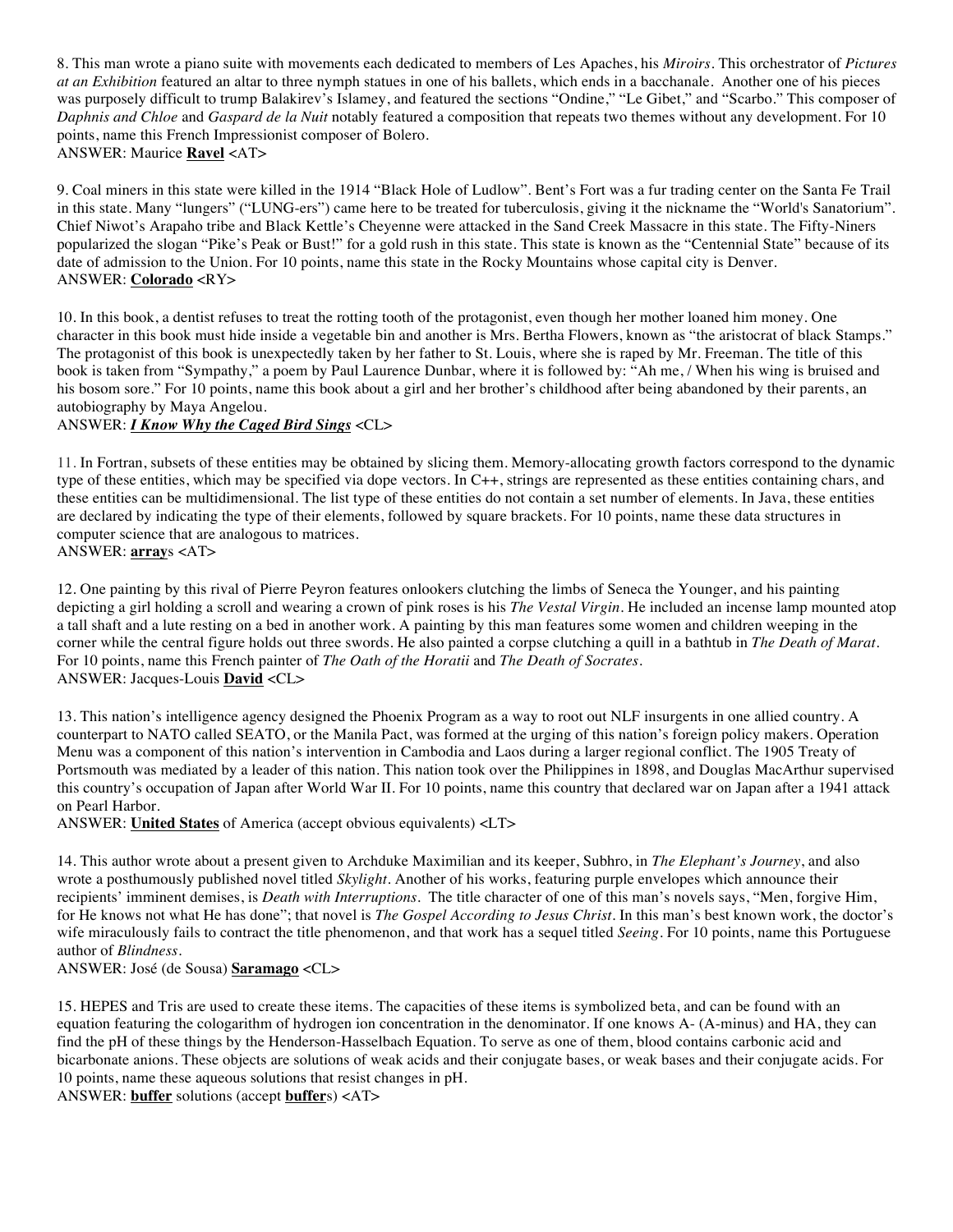16. In an opera from this country, Falstaff accuses Prince Hal of cowardice in the Boar's Head Tavern. A work by another composer from this home of Frederick Delius sees Tarquinius Superbus rape Lucretia. A work from this country occasionally performed with the *Four Sea Interludes* is *Peter Grimes*. Other works from here include an opera where Ko-Ko is appointed as High Executioner of Titipu. The Savoy operas, which include *The Mikado*, were by a duo of composers from this country, who included the line "I Am the Very Model of a Modern Major-General" in *The Pirates of Penzance*. For 10 points, name this home country of Benjamin Britten and Gilbert and Sullivan.

ANSWER: The **U**nited **K**ingdom [accept Great **Britain** or **England**; do not accept "Scotland" or "Wales"] <AT>

17. In the "Year of the Elephant", an Ethiopian army failed to conquer this city, possibly as the result of an epidemic of some sort. In 930, this city was attacked by the Qarmatians ("CAR-muh-shins") under Abu Tahir al-Jannabi and one of its notable features was desecrated by corpses. The Pledge of the Tree occurred in this city. Its native population was made up of the Quraysh, who lost the battle of Badr in 624. This city was ruled by sharifs descended from Hasan ibn Ali, and it contains the Well of Zamzam. Pilgrims take hajjs ("HAH-jiz") to this city. For 10 points, name this city in Saudi Arabia which contains the Kaaba. ANSWER: **Mecca** <CC>

18. This work discusses the *justitia originalis* and *gratia gratum faciens*. Counter-statements in this work are prefaced with "sed contra," and its method was inspired by Averroes, who is called "The Commentator." This work defends a list by Pope Gregory I which added envy to the seven deadly sins. This work's beginning includes a list of ten questions including "Whether [this work] is necessary?", and it later cites Aristotle, referred to in this work only as "The Philosopher." This work is probably most famous for its "five ways," arguments for the existence of God. For 10 points, name this important Medieval work of scholasticism, left unfinished by Thomas Aquinas.

ANSWER: *Summa Theologica* [accept *Summa Theologiae*; accept *Summa*; do not accept "Summa contra Gentiles"] <CL>

19. Peter Singer criticized this figure's work in *A Darwinian Left*, and this figure's findings were also challenged by Derek Freeman. This author of "The Methodology of Racial Testing" found that in the Chambri Lake region, women are dominant, and this figure talked for hours with James Baldwin as recorded in *A Rap on Race*. This figure's most famous work discusses how the stability of a monocultural society limits psychological distress for young adults, and how children are largely ignored on the island Ta'u. For 10 points, name this anthropologist, the writer of *Sex and Temperament in Three Primitive Societies* and *Coming of Age in Samoa*. ANSWER: Margaret **Mead** <CL>

20. Infants with this disease may be unable to absorb vitamin K through the placenta, and experience a congestion of stool in the intestines known as meconium ileus. This condition most commonly caused by delta-F508 may cause the clubbing of feet and toes and infertility due to an inability to form the vas deferens. Due to this disease, the pancreas atrophies due to obstructed ducts. This condition is due to the fact that defective proteins trap chloride ions and thiocyanate inside sweat glands, which leads to a characteristic unusually salty sweat. For 10 points, name this genetic disorder that causes thickened mucus in the lungs. ANSWER: **cystic fibrosis** (accept **CF** or **mucoviscidosis**) <AT>

TB. This man's Othello and Carnival overtures were included in a trilogy called "Nature, Life and Love." He wrote the opera *Rusalka*, and deviated from sonata form in one of his chamber pieces, the Dumky trio. The spiritual "Goin' Home" was adapted from one of the symphonies by this composer of eight Humoresques. This composer of an "American" string quartet was inspired by a visit to America to write his ninth symphony. For 10 points, name this Czech composer of the New World Symphony. ANSWER: Antonin **Dvorak** (duh-VOR-jak) <DG>

### **Bonuses**

1. Originally, this island was not considered to be a part of Magna Graecia. For 10 points each:

[10] Name this island, whose namesake "Vespers" saw a massacre of Frenchmen and a victory for the Kingdom of Aragon. ANSWER: **Sicily**

[10] After the Gothic War, this empire made Sicily's capital Syracuse and established the Exarchate of Ravenna. Sicily was raided by Lombards and Aghlabids throughout that period.

ANSWER: **Byzantine** Empire or **Eastern Roman** Empire

[10] Members of this ethnic group controlled Sicily for a time, beginning with Roger II's reign. This group's Hauteville dynasty died out when Constance married Henry VI.

ANSWER: **Norman**s [accept **Normandy** I suppose; prompt on **Cotentin** residents and equivalents]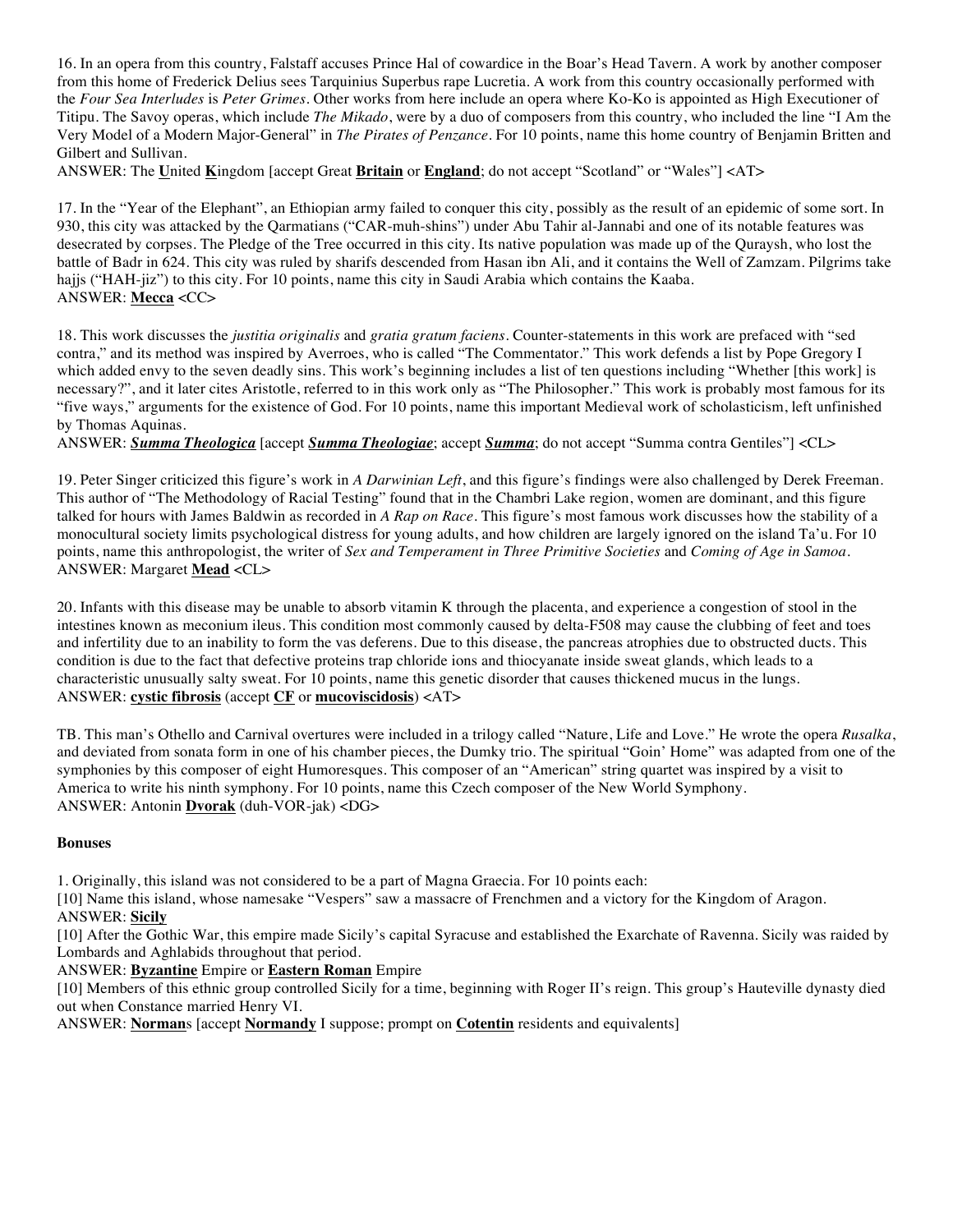2. This man included movements like "Infernal Dance" and "The Adoration of the Earth" in a ballet that incited controversy due to its rapidly-changing meter and unorthodox costumes. For 10 points:

[10] Name this 20th century Russian composer, whose ballet *The Rite of Spring* incited protests at its 1913 premiere.

# ANSWER: Igor (Fyodorovich) **Stravinsky**

[10] The Rite of Spring opens with a solo for this double-reeded instrument in an unusually high register. It's much lower in range than the oboe.

# ANSWER: **bassoon**

[10] Stravinsky also collaborated with impresario Sergei Diaghilev to create this ballet centering on some puppets who come to life. The title character is represented by a chord consisting of C major and F sharp major triads. ANSWER: *Petrushka* <GA/AT>

3. A type of this process mediated by free radicals requires an initiation, propagation, and termination step. For 10 points: [10] Name this process where small monomer subunits combine to form larger molecules. It can occur in "step-growth" or "chaingrowth" types.

ANSWER: **polymerization** (accept clear knowledge equivalents, like **forming a polymer**)

[10] This commonly produced plastic polymer's monomers are also called chloroethene. It is primarily produced by suspension polymerization.

# ANSWER: **PVC** (or **polyvinyl chloride**)

[10] Due to its ability to induce intermolecular cross-linking, this type of electromagnetic radiation is often used in industrial polymerization processes.

ANSWER: **ultraviolet** light (or **UV** light) <AT>

4. Their name comes from a word meaning "string" in Sanskrit, possibly in reference to how they "weave" different teachings together. For 10 points each:

[10] Name these collections of short rules found commonly in the Vedas. The Lotus one of these texts stresses the potential of anyone to achieve enlightenment.

## ANSWER: **sutra**s

[10] The Lotus Sutra is an important text in the Mahayana branch of this religion. Practitioners of this religion who seek enlightenment for the benefit of others are called bodhisattvas.

## ANSWER: **Buddhism**

[10] A branch of Buddhism which contrasts Mahayana teachings is this other sect, predominant in Indochina. Its followers use the teachings of the Pali Canon and adhere only to the original teachings of the Buddha. ANSWER: **Theravada** <JK>

5. In this book, Amina faints and is hit by a car, which fractures her collarbone, but the fact that she was outside in the first place gets her kicked out of the house. For 10 points each:

[10] Name this novel about the family of al-Sayyad Ahmad Abd al-Jawad, which takes place during and just after World War I. Just as Khadija fears, her younger sister Aisha gets married first in this novel.

ANSWER: *Palace Walk* [accept *Between the Two Palaces* or *Bayn al-qasrayn*]

[10] *Palace Walk* is the first book in this series, which also includes *Palace of Desire* and *Sugar Street*. It is named for the capital of Egypt.

ANSWER: *Cairo Trilogy* [accept either]

[10] This Egyptian author of the Cairo Trilogy also wrote *Harafish* and *The Thief and the Dogs*. Everyday people live the lives of Biblical figures in his *Children of Gebelawi*.

ANSWER: Naguib **Mahfouz** <GA/CL>

6. This film's protagonist tests a "feeding machine," but just ends up getting hit in the face by a spinning corn on the cob. For 10 points:

[10] Name this 1936 film which attempted to satirize the effects of an increasingly industrialized world. An iconic scene in this film features its protagonist being swallowed by a geared machine.

### ANSWER: *Modern Times*

[10] Modern Times was a film written by this silent-era comedy actor. As his "Little Tramp" character, he wore a signature bowler hat and toothbrush mustache.

ANSWER: Charlie **Chaplin** [or Charles (Spencer) **Chaplin**]

[10] In this film, Chaplin played the autocratic Adenoid Hynkel, a parody of Adolf Hitler. An insignia comprised of two X's alludes to the Nazi swastika in this film.

ANSWER: *The Great Dictator* <AT>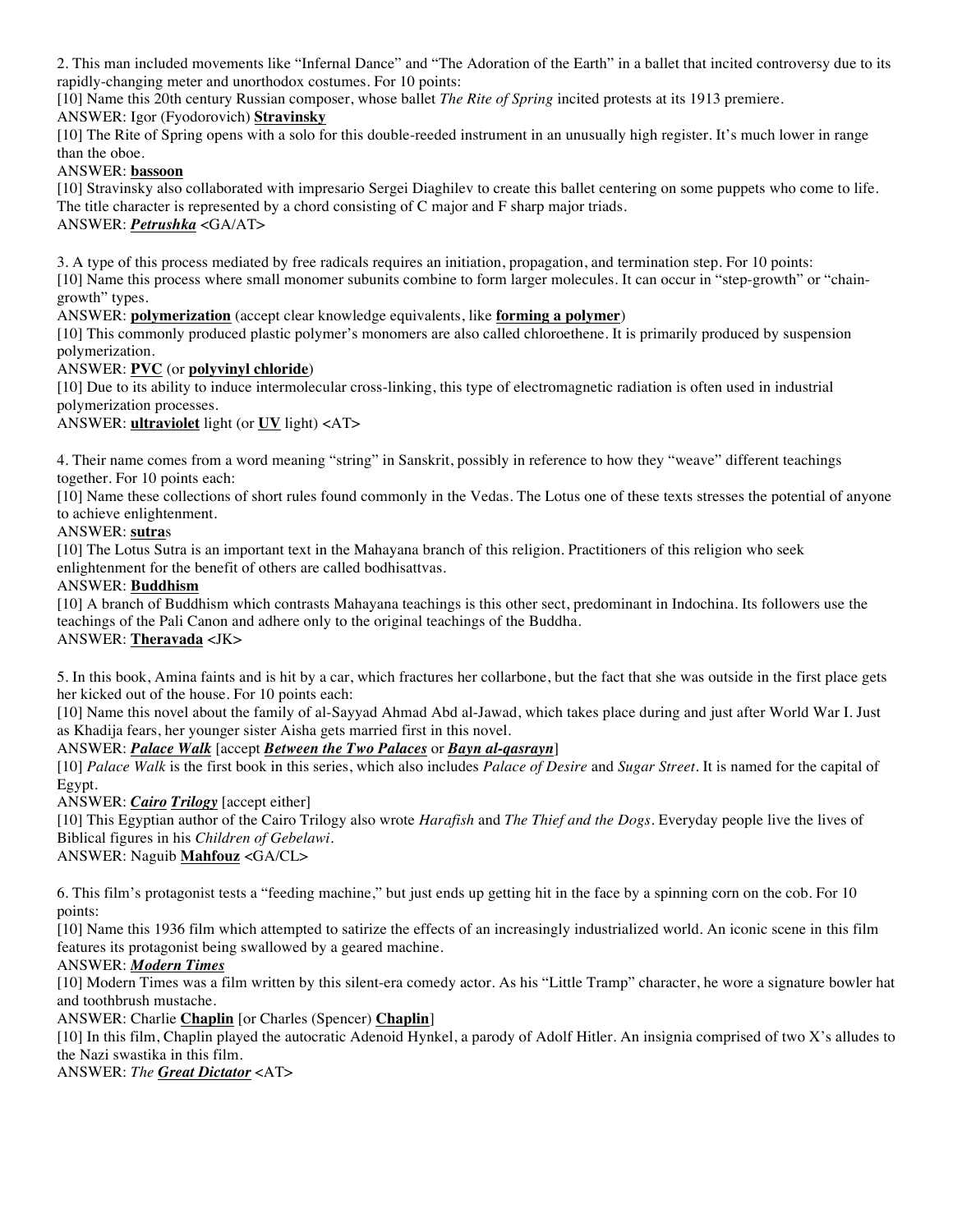7. Emil Fischer first proposed that these items and their substrates fit together rigidly in his "lock and key model," but the more flexible induced fit model is now considered to be more accurate. For 10 points:

[10] Name these biological catalysts that bind to specific molecular substrates. Examples of these substances in the digestive system include the amylases and catalases.

## ANSWER: **enzyme**s

[10] Enzymes increase the rate of a reaction by lowering this quantity, the minimum amount of energy in a system necessary to initiate a chemical reaction. Adding this amount of energy to a reactant yields its transition state.

### ANSWER: **activation energy**

[10] In this process, an alternate substrate binds to an enzyme's active site instead of the intended substrate, rendering it ineffective. An example of this process is carbon monoxide binding to a heme group instead of oxygen.

### ANSWER: **competitive inhibition** (prompt on **allosteric inhibition**) <AT>

8. Catherine the Great issued a 1765 decree allowing aristocrats to send serfs to this place. For 10 points each:

[10] Name this region east of the Ural River, the site of many gulags and a railway from Moscow to Vladivostok.

### ANSWER: **Siberia**

[10] This section of the Mongol Empire, founded by Batu Khan, ruled western Siberia and extorted money from Muscovy until Ivan III overthrew them in 1480.

## ANSWER: **Golden Horde** or **Kipchak** Khanate

[10] This Cossack led the initial stages of the Conquest of Siberia under Ivan IV, and scored a notable victory at Qasliq. He was enlisted by the Stroganov family, and was killed in 1585 by Tatars.

ANSWER: Vasiliy Timofeyevich **Alenin** or **Yermak**

9. The poet performs the title action "to the depth and breadth and height / My soul can reach." For 10 points each:

[10] Name this forty-third sonnet featured in *Sonnets from the Portuguese*, which asks the title question before saying, "Let me count the ways."

# ANSWER: "**How Do I Love Thee?**" [accept "**How Do I Love Thee? Let Me Count The Ways**"]

[10] This Romantic poet of "How Do I Love Thee?" also published *The Seraphim and Other Poems* and a translated *Prometheus Bound*. This poet's work became more political in later life after eloping with another poet.

ANSWER: Elizabeth **Barrett Browning** [accept **Elizabeth Browning**; prompt on **Browning**]

[10] This other nine-book-long poem by Elizabeth Barrett Browning consists of the blank verse, first-person narrative of the title character as she describes her past and present. In it, she asserts, "The world of books is still the world." ANSWER: **Aurora Leigh** <CL>

10. This expedition's namesake ship was given another name for the Incan creator god Viracocha. For 10 points each:

[10] Name this 1947 expedition where the Norwegian explorer Thor Heyerdahl attempted to journey by raft from Peru to French Polynesia.

# ANSWER: *Kon-Tiki* **expedition**

[10] Heyerdahl theorized a conflict between South American "long-eared" and Polynesian "short-eared" peoples on this Pacific island, famous for its colossal *moai* statues.

## ANSWER: **Rapa Nui** (or **Easter** Island)

[10] Heyerdahl tried to identify Odin with a chieftain who migrated to Sweden from this modern-day Caucasus nation with capital at Baku. He examined rock carvings in this nation's region of Gobustan. ANSWER: **Azerbaijan** <CC>

11. In this book, Mr. Shimerda is buried without formal rites because the Catholic priest is too far away. For 10 points each: [10] Name this novel with protagonist Jim Burden, which is set in Black Hawk, Nebraska. The last section of this book, "Cuzak's Boys," is named for the husband of the title immigrant from Bohemia, one of Mr. Shimerda's daughters.

### ANSWER: *My Ántonia*

[10] *My Ántonia* is the last book in the prairie trilogy of this author. The other books in the prairie trilogy are *O Pioneers!* and *The Song of the Lark*, and she also wrote *Death Comes for the Archbishop.*

### ANSWER: Willa **Cather**

[10] In *My Ántonia*, Jim punches this man after he comes home hoping to take advantage of Ántonia. Since she is his housekeeper, this character assumes that she will be there defenseless.

ANSWER: Mr. **Wick Cutter** [accept either] <CL>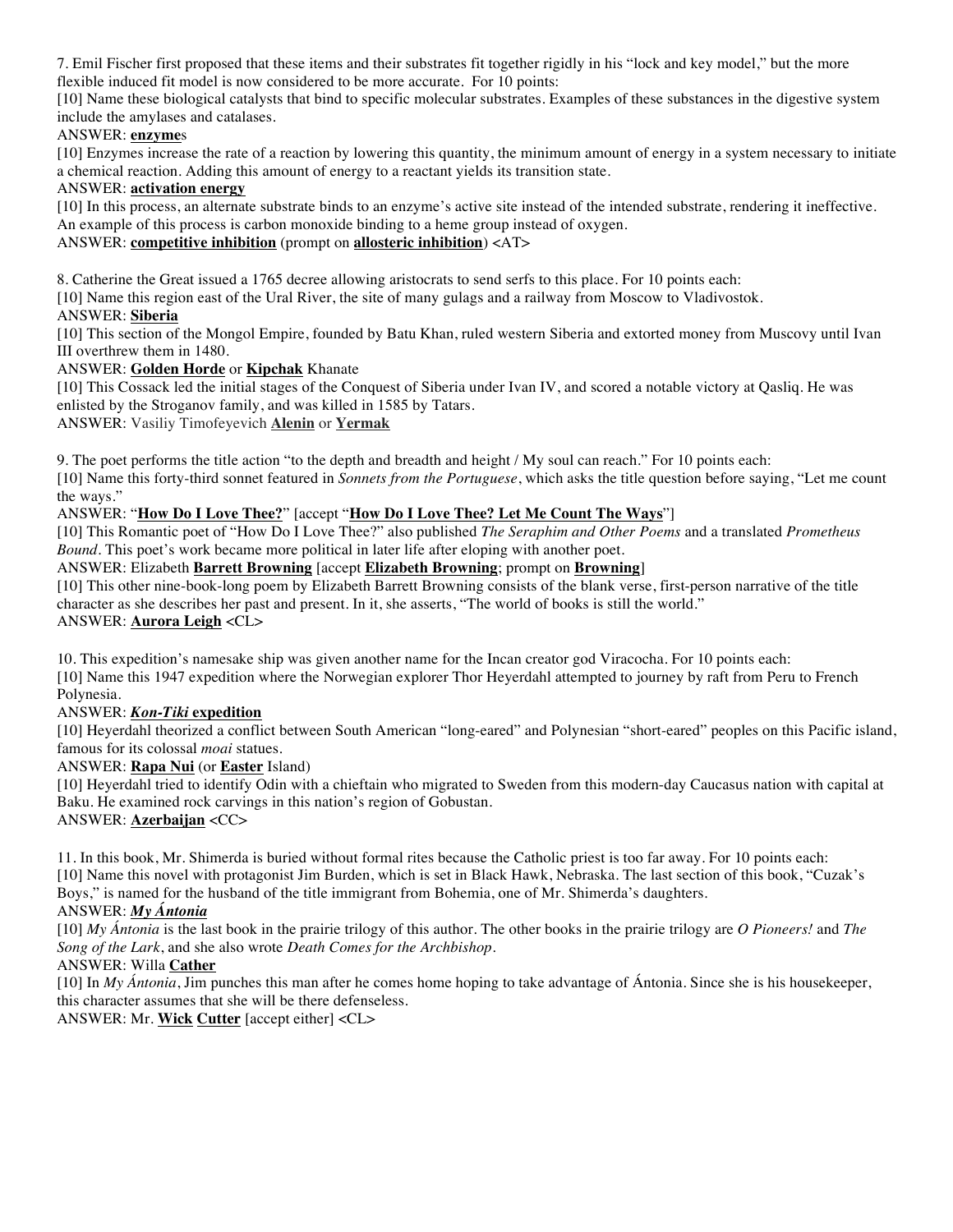12. This Secretary of State under William McKinley and Theodore Roosevelt was Abraham Lincoln's private secretary. For 10 points each:

[10] Name this diplomat who, along with Tomas Herran, named a treaty that attempted to lease land from Colombia to build a Central American canal.

ANSWER: John M. **Hay**

[10] The Hay-Bunau-Varilla Treaty created this inter-oceanic canal in Central America. It is named for a nation that became independent from Colombia with US support in 1903.

ANSWER: **Panama** Canal

[10] Hay also wrote "notes" detailing this so-called "free-market" policy with China. It allowed Western powers equal access to trade with China in each sphere of influence.

ANSWER: **Open Door** Policy <LT>

13. This country has produced such works as *Utendi wa Tambuka*. For 10 points each:

[10] Name this country which produced Mwengo's *The Story of Tambuka*, one of the earliest known works in Swahili. *Weep Not, Child* and *A Grain of Wheat*, set during the Mau Mau Rebellion, were written by an author from this country. ANSWER: Republic of **Kenya** [accept **Jamhuri ya Kenya**]

[10] This memoir by Karen Blixen details her experience living in Kenya, then British East Africa, after marrying her second cousin. Much of it takes place on a coffee plantation.

## ANSWER: *Out of Africa*

[10] Karen Blixen used the pseudonyms Tania Blixen, Osceola, and Pierre Andrézel, but published *Out of Africa* under this pen name. Blixen also used this pen name to publish *Anecdotes of Destiny*, which includes "Babette's Feast." ANSWER: Isak **Dinesen** <CL>

14. This phenomenon is a consequence of effects described by Oersted's law and Faraday's law of induction. For 10 points: [10] Name this phenomenon where a change in current will cause a change in voltage. The rate at which it occurs is measured in henrys.

ANSWER: **inductance** (do NOT accept "induction")

[10] These devices rely on the mutual form of inductance to operate. Coming in step-up and step-down types, these devices either increase or decrease voltage levels in an electrical circuit.

## ANSWER: **transformer**s

[10] Ideal transformer models often neglect this form of energy loss, where current flowing through a conductor will release heat. The amount of heat released is proportional to the square of the current.

ANSWER: **Joule heating** (prompt on **Joule**, accept **ohmic heating** or **resistive heating**) <AT>

15. This man was so jealous of his nephew Perdix's mechanical aptitude that he threw him off of a tower. For 10 points: [10] Name this Greek craftsman and inventor. In some myths, this architect of the Labyrinth created the giant automaton Talos to protect Crete from invaders.

# ANSWER: **Daedalus**

[10] This son of Daedalus attempted to escape from a tower by wearing a set of bird wings. After flying too close to the sun, his wings were melted by intense heat, and he fell into the sea below.

### ANSWER: **Icarus**

[10] Daedalus solved Minos' challenge of threading a string through a seashell by having one of these animals crawl through the hole. Zeus created the Myrmidons from these animals in order to repopulate Aegina. ANSWER: **ant**s <AT/JK>

16. After immense backlash surrounding the nude reclining subject of this work, the artist created an identical version with the subject wearing clothes. For 10 points:

[10] Name this painting that received great criticism for its secularity and unabashed depiction of the nude female form. It currently hangs in the Prado next to its "clothed" counterpart.

# ANSWER: *The Nude Maja* [accept *La Maja Desnuda*]

[10] *The Nude Maja* is a painting by this Spanish artist. Another of his paintings, *The Third of May 1808*, features a French firing squad preparing to shoot at a Spanish man with his arms outstretched.

ANSWER: Francisco **Goya** [accept Francisco Jose de **Goya** y Lucientes]

[10] Goya inserted himself in the corner of a portrait of this King of Spain and his family. In that portrait, the ornately dressed subjects all look in different directions.

ANSWER: **Charles IV** <AT>